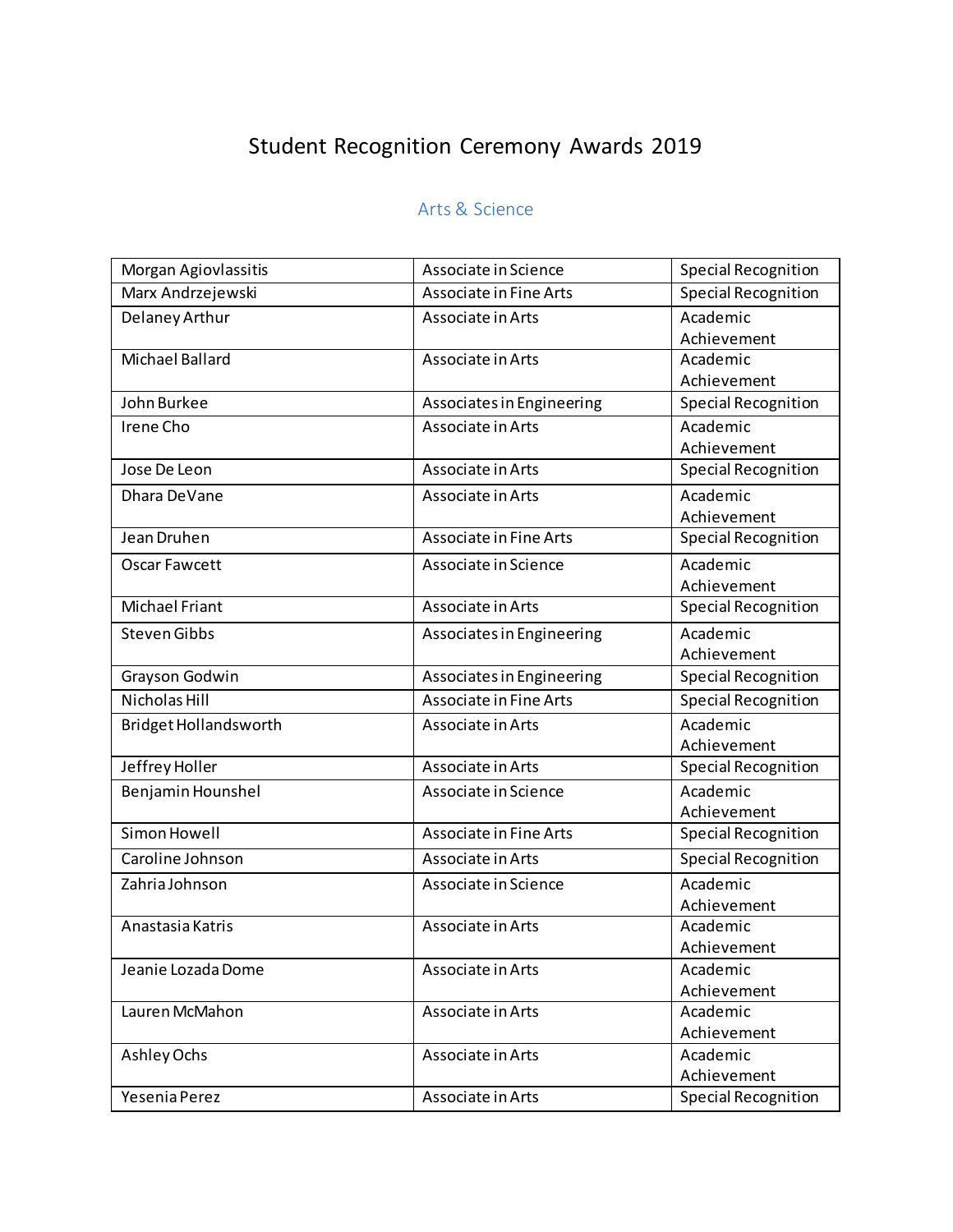| Taleeyah Perry               | Associate in Science      | Special Recognition                    |
|------------------------------|---------------------------|----------------------------------------|
| Josh Sekela                  | Associate in Fine Arts    | <b>Special Recognition</b>             |
| Joseph Sharp                 | Associates in Engineering | Academic                               |
| Noah Sibbett                 | Associate in Science      | Achievement<br>Academic<br>Achievement |
| Eli Stafford                 | Associate in Fine Arts    | Special Recognition                    |
| Tatiyanna Venable            | Associate in Science      | Academic<br>Achievement                |
| Shenita Waddell-Daniels      | Associate in Arts         | Academic<br>Achievement                |
| Christina and Richard Whaley | Associate in Arts         | <b>Special Recognition</b>             |
| Emma Wilson                  | Associate in Fine Arts    | Academic<br>Achievement                |
|                              |                           |                                        |

### Academic Achievement

| Alex Courts      | Asssociate in Applied Science | <b>Special Recognition</b> |
|------------------|-------------------------------|----------------------------|
| Elizabeth Medlin | Pre-Nursing                   | Academic<br>Achievement    |
| Regina Winston   | Pre-Medical Assisting         | Academic<br>Achievement    |

## Health Science

| <b>Allison Fitzpatrick</b> | Occupational Therapy Assistant | Departmental               |
|----------------------------|--------------------------------|----------------------------|
| Sarah Mitchell             | Radiography                    | <b>Special Recognition</b> |
| Melissa Paige Sigmon       | Early Childhood Education      | Departmental               |
| Nicole Spencer             | Associate Degree Nursing (RN)  | Departmental               |
| Katie Wilt                 | Dental Hygiene                 | <b>Special Recognition</b> |

## Career & Technical Education

| Casey Barnette        | Fire Protection Technology             | Departmental               |
|-----------------------|----------------------------------------|----------------------------|
| Amy Carroll           | <b>Healthcare Business Informatics</b> | <b>Special Recognition</b> |
| Michael Cosenza       | <b>Culinary Arts</b>                   | <b>Special Recognition</b> |
| Glenn Dell            | <b>Electrical Systems Technology</b>   | Academic                   |
| <b>Fallon Demonte</b> | <b>Business Analytics</b>              | Academic                   |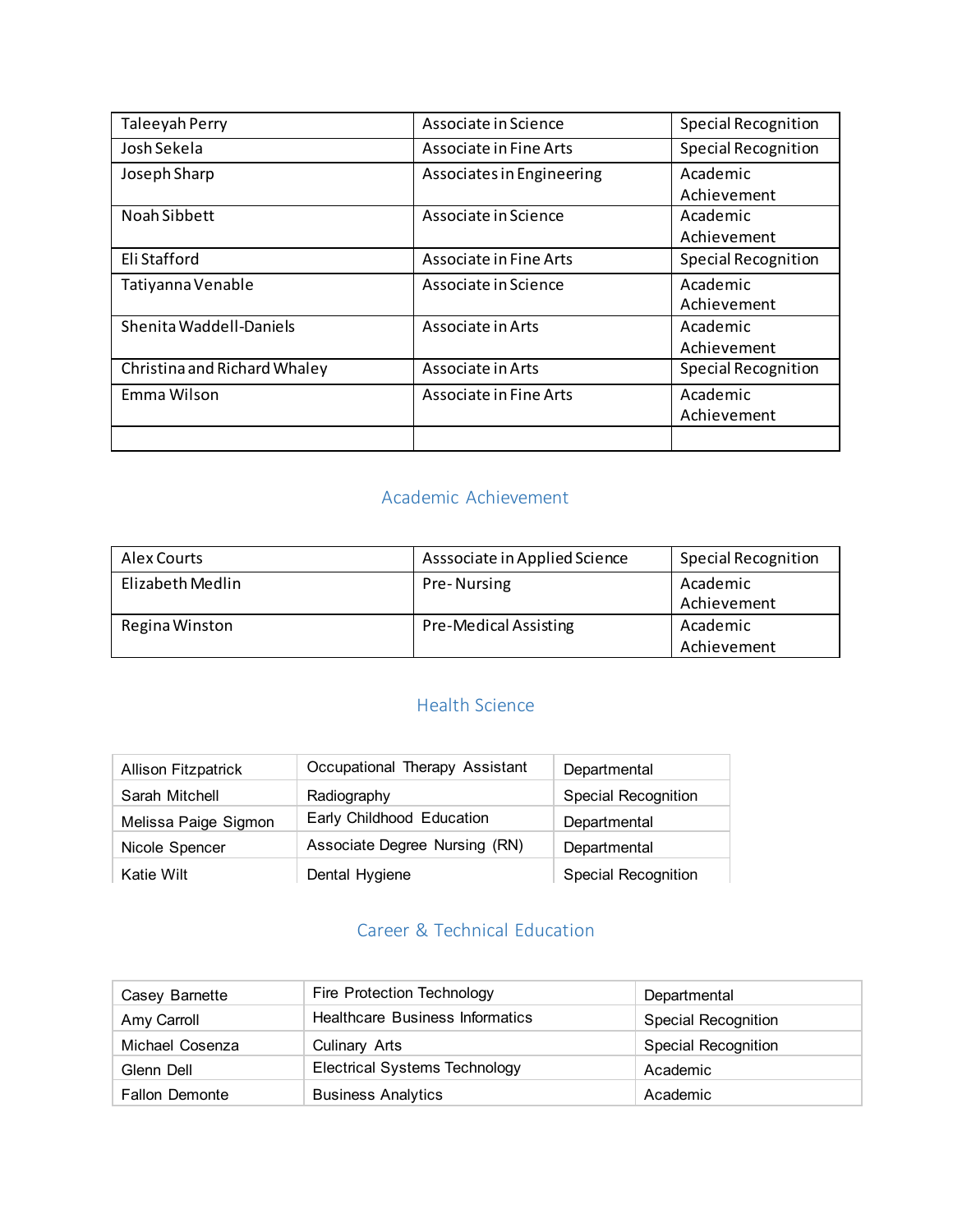| Christopher Dewey           | Carpentry                                   | Academic                   |
|-----------------------------|---------------------------------------------|----------------------------|
| William (Garth) Edwards     | <b>Business Administration</b>              | Academic                   |
| Monica Erickson             | Paralegal Technology                        | Academic                   |
| Kristopher Evans-<br>Newman | <b>Chemical Technology</b>                  | Departmental               |
| <b>Austin Foxworthy</b>     | Construction Management Technology          | Academic                   |
| Kyle Gushman                | Diesel and Heavy Equipment Technology       | <b>Special Recognition</b> |
| Jesse Harvey                | Mechanical Engineering Technology           | Departmental               |
| Kaylen Howard               | Interpreter Education                       | Departmental               |
| Elora Huber                 | <b>Basic Law Enforcement Training</b>       | <b>Special Recognition</b> |
| Molly Kendrick              | Architectural Technology                    | Academic                   |
| Joshua Kofroth              | Boat Building (Wooden)                      | <b>Special Recognition</b> |
| Rebecca Lawrence            | <b>Medical Office Administration</b>        | <b>Special Recognition</b> |
| Jessica Massie              | Collision Repair and Refinishing Technology | Academic                   |
| Haley O'Leary               | <b>Hospitality Management</b>               | Departmental               |
| Jordan Pettid               | <b>Emergency Management</b>                 | Departmental               |
| Greyson Pope                | Automotive Systems Technology               | Departmental               |
| Ethan Saxon                 | Landscape Gardening                         | <b>Special Recognition</b> |
| Erin Taylor                 | <b>Baking and Pastry Arts</b>               | Departmental               |
| Joshua Walsh                | <b>Sustainability Technologies</b>          | Academic                   |
| Jody Wolf-Cooke             | Accounting                                  | Academic                   |

# Cooperative Innovation High School

| Alexandria Trifaro | Pender Early College High School           |
|--------------------|--------------------------------------------|
| Jessica Robertson  | Wilmington Early College High School       |
| Moonay Chri        | Career and College Promise Dual Enrollment |
| Jason Durgala      | Sea-Tech High School                       |
|                    |                                            |

## Continuing Education

| Alec (Seth) Beacham       | <b>Basic Skills Plus</b>              |
|---------------------------|---------------------------------------|
| Lasanda Boykin            | Certified Healthcare Access Associate |
| Josefina Cortes-Hernandez | English as a Second Language          |
| Ryan Dykes                | Human Resources Development           |
| Yolanda Gause             | <b>Adult High School</b>              |
| Gloria McClammy           | GED                                   |
| Gary Ratliff              | <b>Burgaw Welding Program</b>         |